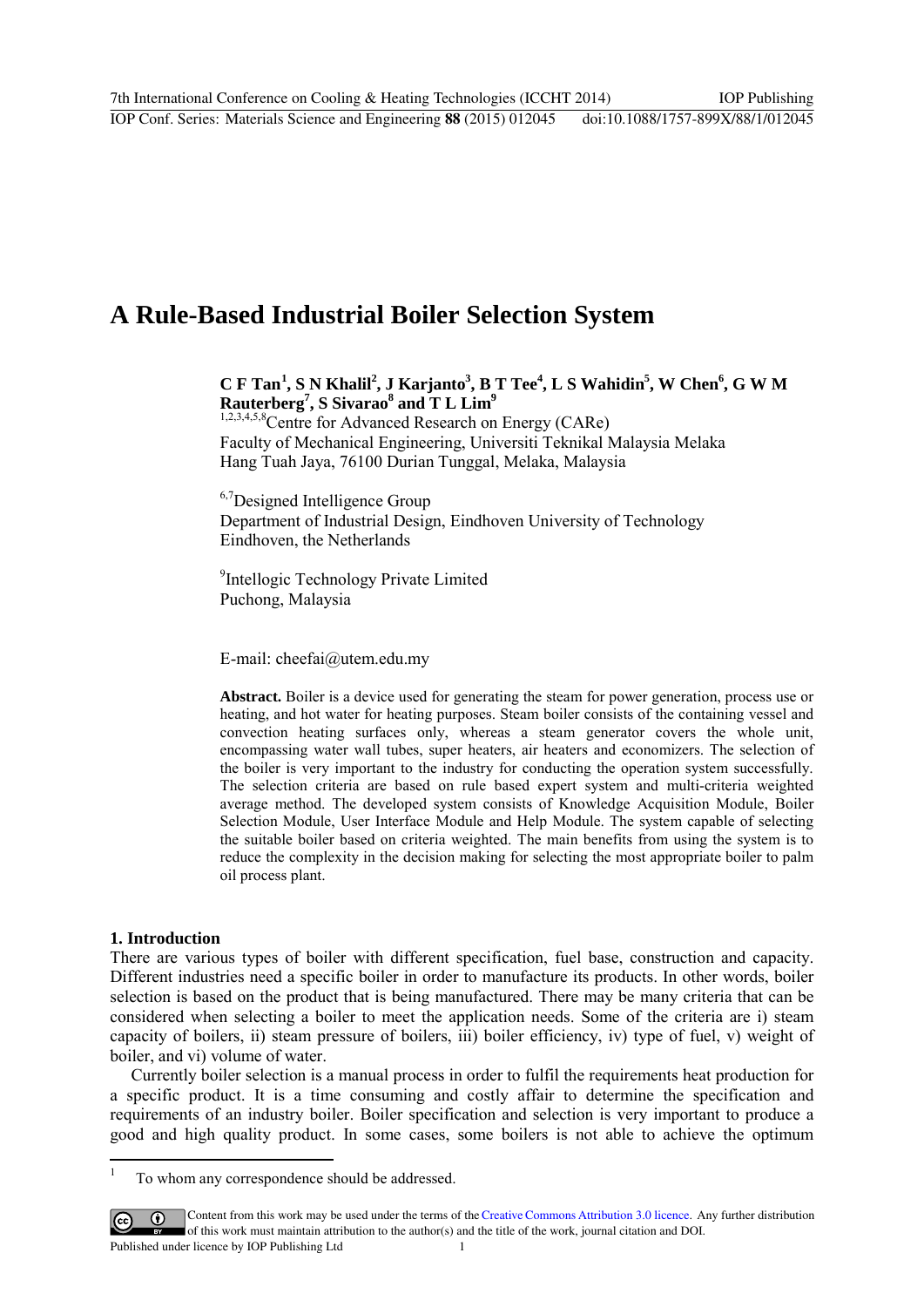efficiency because the failure to diagnose the criteria needed for boiler due to the lack of knowledge. Boiler that does not fully utilize in capacity or problematic is detrimental to the environment. The Expert System is a technique that can help to improve industry boiler selection by providing guidelines for the optimum boiler selection. By using expert system, the experienced person who is not familiar in determining the type of boiler that is needed for a specific industry is able to gain information and knowledge correctly to select the appropriate industry boiler.

Expert system has been used in different applications, such as selection, diagnosis, gaming and feature recognition. Arezoo et al. [1] demonstrated the used of expert system to select the cutting tools and conditions of turning operation. In addition, an expert system for turning and rotating tool selection also developed by Moorkherjee and Bhattacharyya [2]. The aim of the work was to select the most suitable material for the automotive engine components. Another work by Massod and Soo [3] used rule based expert system to select the rapid prototyping. The input for the developed expert system is the commercial available rapid prototyping systems in the market. Chu and Lin [4] developed a fuzzy method for robot selection. It uses various rating alternatives verses subjective criteria and the weights of all criteria are assessed in linguistic terms represented by fuzzy numbers. Work by Chan et al. [5] used expert system to select the material handling equipment selection.

This paper describes the development of rule based expert system to select the industrial boiler for palm oil process industry. The system involves the user providing answers to specific questions or entering the required data. The system uses rule based and multi-criteria weighted average method (MCWA) [6] as the decision-making approach. Recommendations and suggestions of the suitable boiler based on input requirement are displayed on the screen at the end of the program.

#### **2. Methodology**

The expert systems are well-known and widespread applications of artificial intelligent research. There are many methods of expert system developing, but these different methods can be applied efficiently in large, commercial development projects. During our researches a new development process was created, which can be used in experimental projects for rapid development of small, prototype expert systems, considering special characteristics of applied expert system shells namely Kappa PC. The Kappa-PC expert system is a hybrid PC tool that combines critical technologies essential to the rapid development of low-cost and high-impact business applications [1].

## *2.1 Knowledge Acquisition Module*

The knowledge for the developed system was gathered from the guidelines, specification, operators, technician and engineers. The specification of the water tube boiler (Figure 1) consists of the weight of boiler, water volume, fuel type, steam capacity and steam pressure. The fire tube boiler as shown in Figure 2 consists of the different specification from the water tube boiler. The general specification of the industry boiler is shown in the Figure 3.



**Figure 1.** The water tube boiler specification.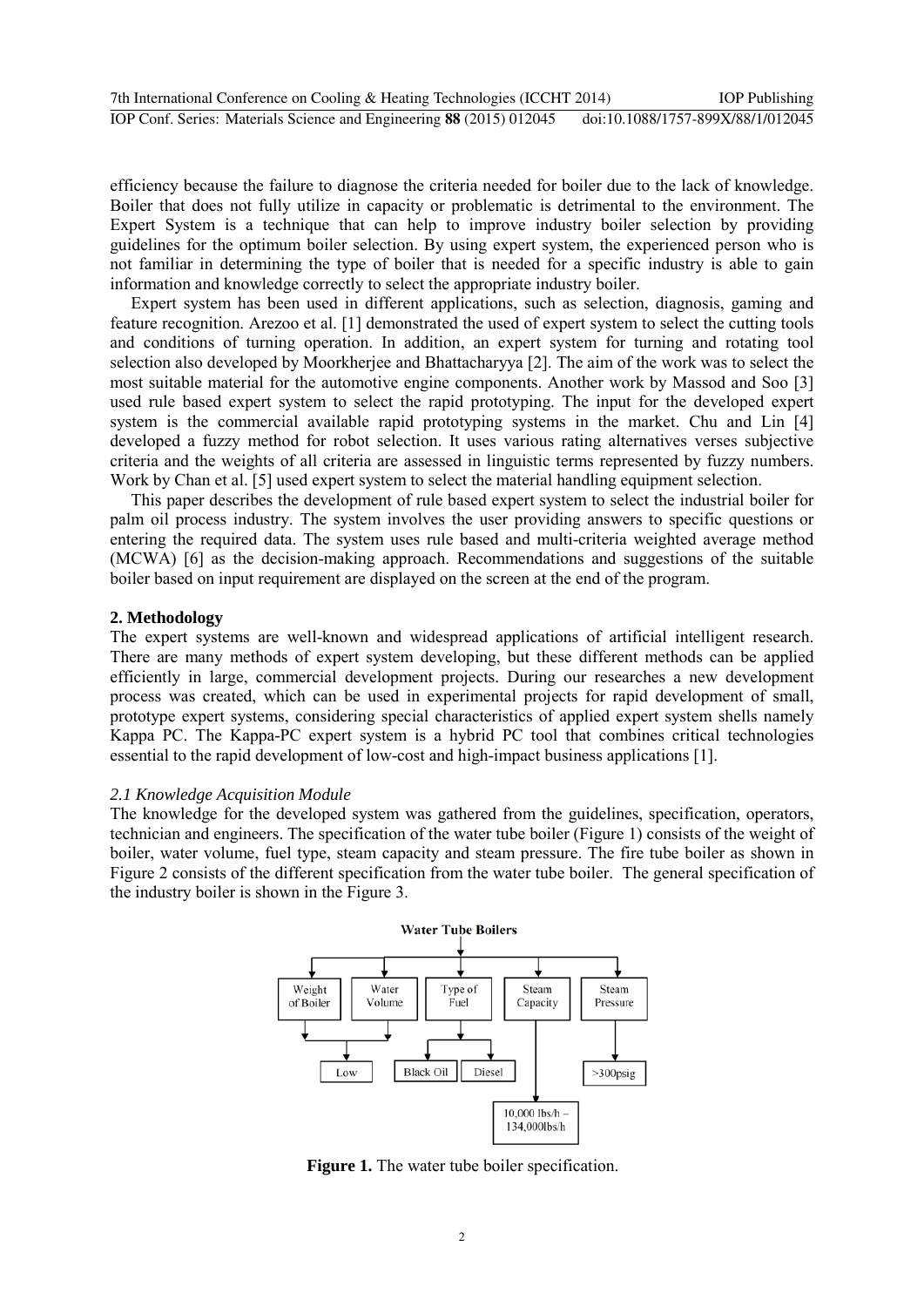

**Figure 2.** The fire tube boiler specification**.**



**Figure 3.** The overall boiler specification.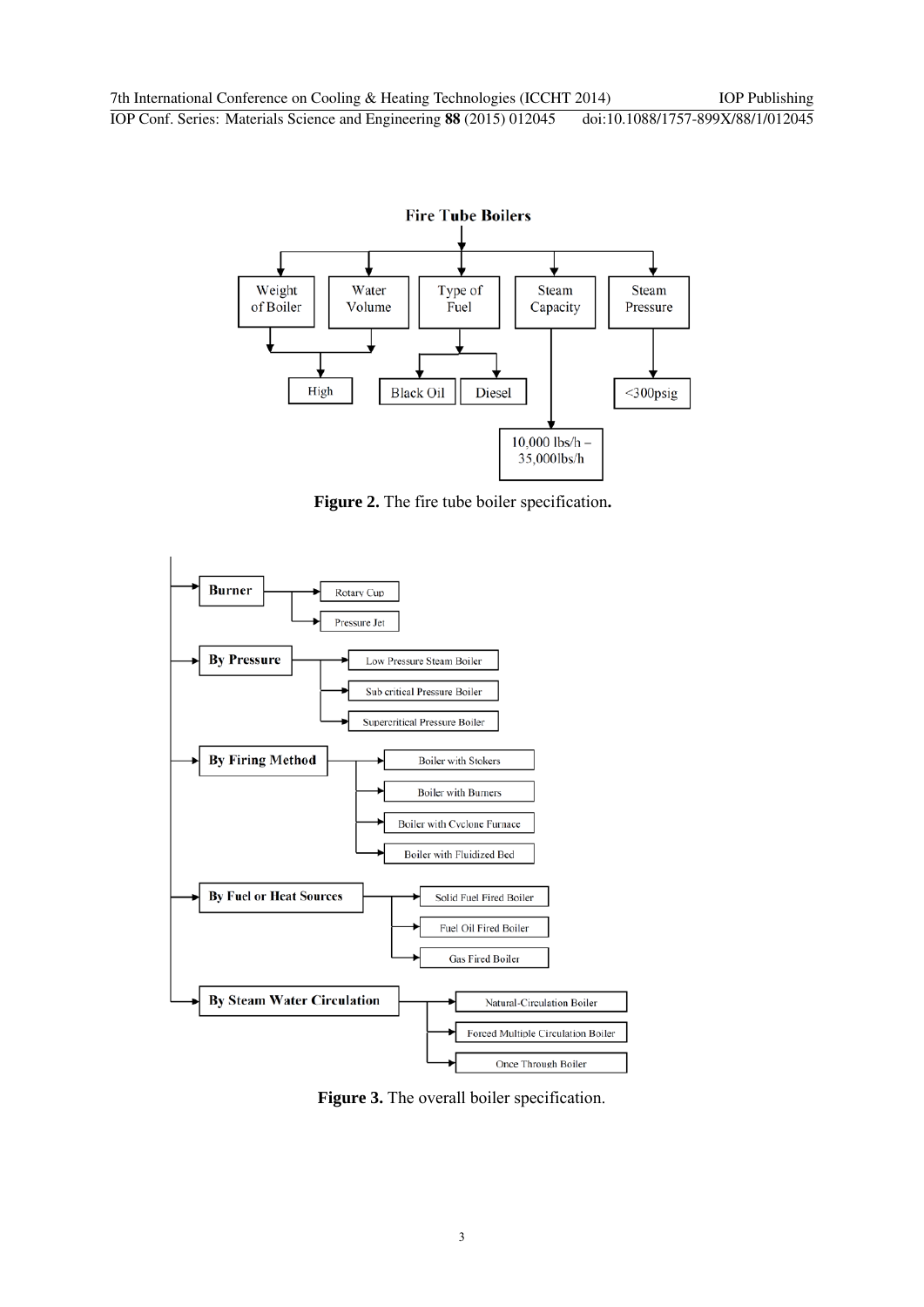## *2.2 Boiler Selection Module*

Grouping the detail of machines into the database is the next step in the methodology of development of boiler selection system (Figure 4). Since different machine manufacturers use different terms in describing the machine parameters, the development of the database needs more effort to recognize the same parameters.



**Figure 4.** The boiler selection window.

The domain of rule-based expert system is consists of frames or objects. The objects can be classes or instances within classes [13]. The relationship between the objects is linked together by a tree hierarchy. Information related to machine tool manufacturer are represented as objects, and machine tool types are classes. Slot represents important properties of an object or class. The characteristics or specification of machine tools such as number of axis, programming language, number of tool holder are defined as slot in KAPPA-PC.

This system uses rule-based with "IF-THEN" rules and multi-criteria weighted average method (MCWA) is used as the decision-making approach in forward chaining principle. Each turning machine tool in the database is assigned a score according to its properties in relation to the data input. After this, the system will rank the turning machine based on the input scores by the user. The machines are ranked using Multi-Criteria Decision Making (MCDM) Method where the ranking is from best to worst using machine specifications and criteria weights. The alternatives are weighted average and hierarchy tree is used for the selection process.

## *2.3 User Interface Module*

Another important step in the development of expert system is the designing of the user interface. The user interface windows are linked to one another by using functions. A user-friendly interface is created using button, text images and bitmaps. A session window, which is the basic components of KAPPA-PC interface is used to create application interface. Figure 5 shows the main user interface developed in this system.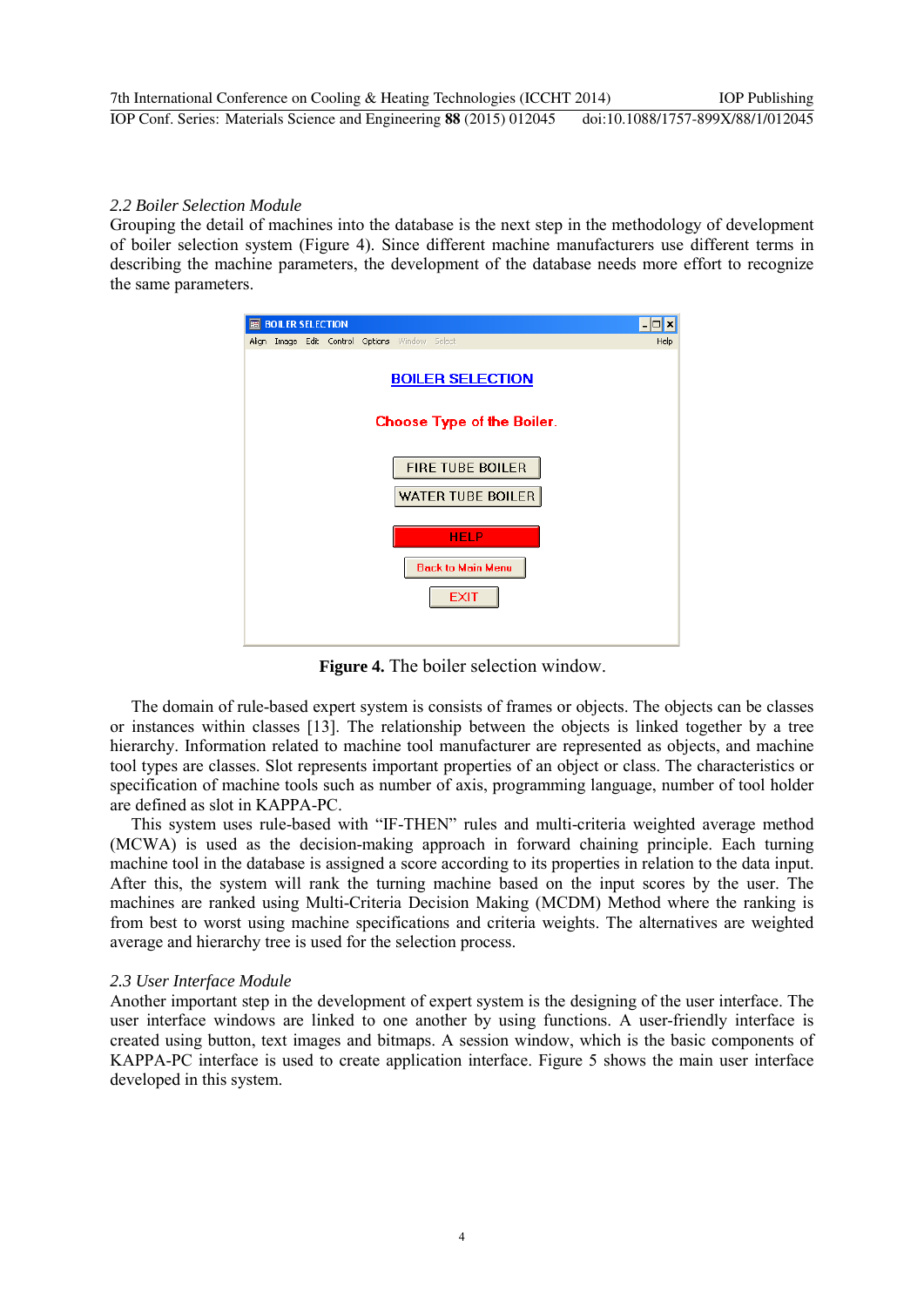7th International Conference on Cooling & Heating Technologies (ICCHT 2014) IOP Publishing IOP Conf. Series: Materials Science and Engineering **88** (2015) 012045 doi:10.1088/1757-899X/88/1/012045



**Figure 5.** Main menu.

## *2.3 Help Module*

User's guide and some extra information are also included in the system. This system provides machinability calculation to assist the user in determining some machining parameters for particular machine tools.

## **3. Conclusion**

A rule-based expert system for boiler selection has been developed. The system uses rule based and multi-criteria weighted average method (MCWA) as the decision-making approach. Recommendations and suggestions are displayed on the screen at the end of the program. Furthermore, on line help facilities are also include in the system. Currently the database in the system is not exhaustive for all applications. Nevertheless, it does illustrate the basic concept in developing an expert system for boiler selection. One of the capability and potential of this system is to become a useful tool for mechanical engineer in chemical process industries.

## **4. Acknowledgment**

Special thanks to the Centre of Research and Innovation Management and Faculty of Mechanical Engineering for the support.

## **5. References**

- [1] Arezoo B Ridgway K & Al-Ahmalim A 2000 Selection of cutting tools and conditions of machining operations using expert system *Computers in Industry* **42** 43-58
- [2] Moorkherjee R & Bhattacharyya B 2001 Development of an Expert System for Turning and Rotating Tool Selection in a Dynamic Environment *Journals of Materials Processing Technology* **113** 306-311
- [4] Massod S H & Soo A 2002 A rule based expert system for rapid prototyping system selection *Robotics and Computer Integrated Manufacturing* **18** 267-274
- [5] Chu C T & Lin Y C 2003 A Fuzzy TOPSIS Method for Robot Selection *The International Journal of Advanced Manufacturing Technology* **21** 284-290